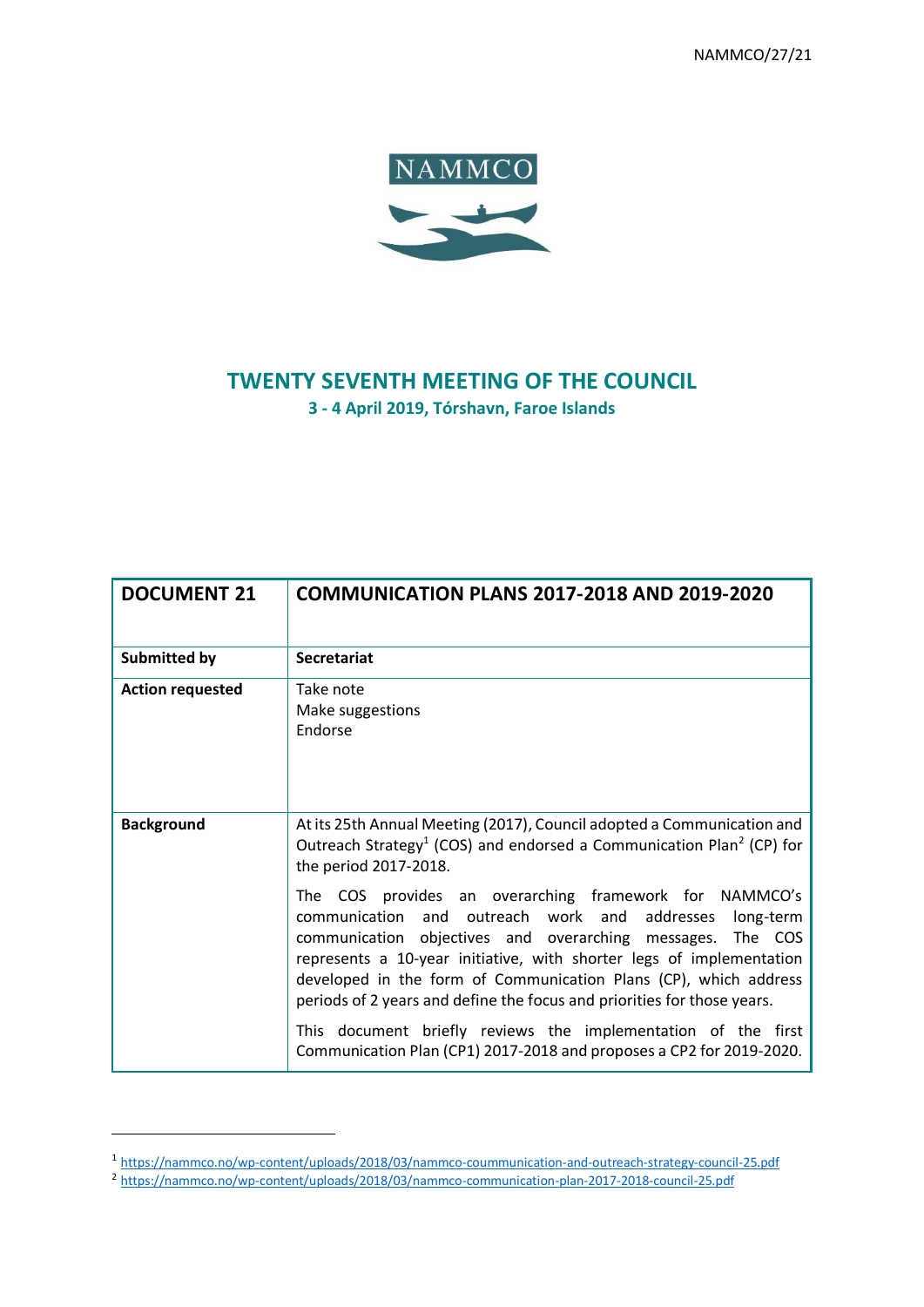# 1. REVIEW OF THE IMPLEMENTATION OF CP1 2017-2018

#### **1.1 Implementation output**

CP1 was endorsed by NAMMCO 25 and "*Council commended the development of the 2017-2018 CP and noted that it was quite ambitious. It reiterated its full support to the work and activity of the Secretariat within the communication domain*." [NAMMCO Council Report 2017, item 15].

As noted in the Communication and Outreach Strategy (COS), the strategy and subsequent Communication Plans (CP), "*shall consider NAMMCO's two main handicaps in terms of visibility, outreach and communication:*

- *It is a very small and specialised organisation with a small community*
- *It has a very small and non-communication specialised secretariat."*

The COS specifies in its *Priorities and Actions*

*"An essential element for successfully implementing the COS is switching the mindset of all NAMMCO actors, in particular of the Secretariat and the Council, to communication mode so that they envisage their input to NAMMCO also in terms of communication.*

*Priorities are:*

- *Allocating stable resources to communication*
- *Boosting the website activity by implementing a blogging practice and regular updates*

*• Channelling visitors from social media to the website (using FB posts as trailers to larger articles on the website)*

*• Defining and implementing a shorter-term communication plan, the first one for 2017-2018"*

With regard to the four priorities enounced above, the output for 2017-2018 can be summarised as follows:

**Stable resources**: Increased resources have been allocated to communication in 2016 and 2017, compared with the previous 3 years (**Table 1**). These resources were used to contract external persons to advance on the species status sites, develop a new, much expanded and searchable website, review the COS and CP developed by the Secretariat, and produce leaflets. These resources decreased, however, in 2018 due to the overall financial situation.

**Blogging practice and regular updates**: A blog has been established on the website, but only one blog per year has been published. Regular updates have been made to provide information for the various meetings and News have been posted regularly, with notably the series "Behind NAMMCO" presenting the persons behind the organisation along the years.

**Visitors from social media to the website**: NAMMCO Facebook (FB) (established in October 2015) has gained viewers, engagement and likes, reaching 572 "likes" on 1 March 2017 and 846 per 1 March 2019. This represents a steady increase but nothing of a tidal wave. It is, however, reasonable compared to similar organisations, e.g. CAFF (with specialised communication staff) presently has 3.300 likes and an engagement per week that is often at the same level as NAMMCO. Most, if not all, internal stories posted on FB, were published as trailers to longer articles on Website News, thus supporting the visitor flow to the website.

Indeed, in the period September 2017 - March 2018, FB was a good feeder for the website and responsible for 25% of the web's audience. This falls to 10% in the period March 2018 - March 2019. This might be explained by the fact that NAMMCO followers are not increasing that much and after the genuine interest for the new website, the interest of the NAMMCO community for the website has decreased.

In parallel, the feed from Organic Search (i.e. person reaching nammco.no after searching on the web) has increased from 26% in the first period to 56% of the web audience, while the number of first-time visitors triples from September 2017 to December 2018, from 1363 in Sep-Dec 2017 to 3908 in Sep-Dec2018. See Document NAMMCO/27/20 for more details. This is positive, as it means that NAMMCO is becoming much more visible on the web.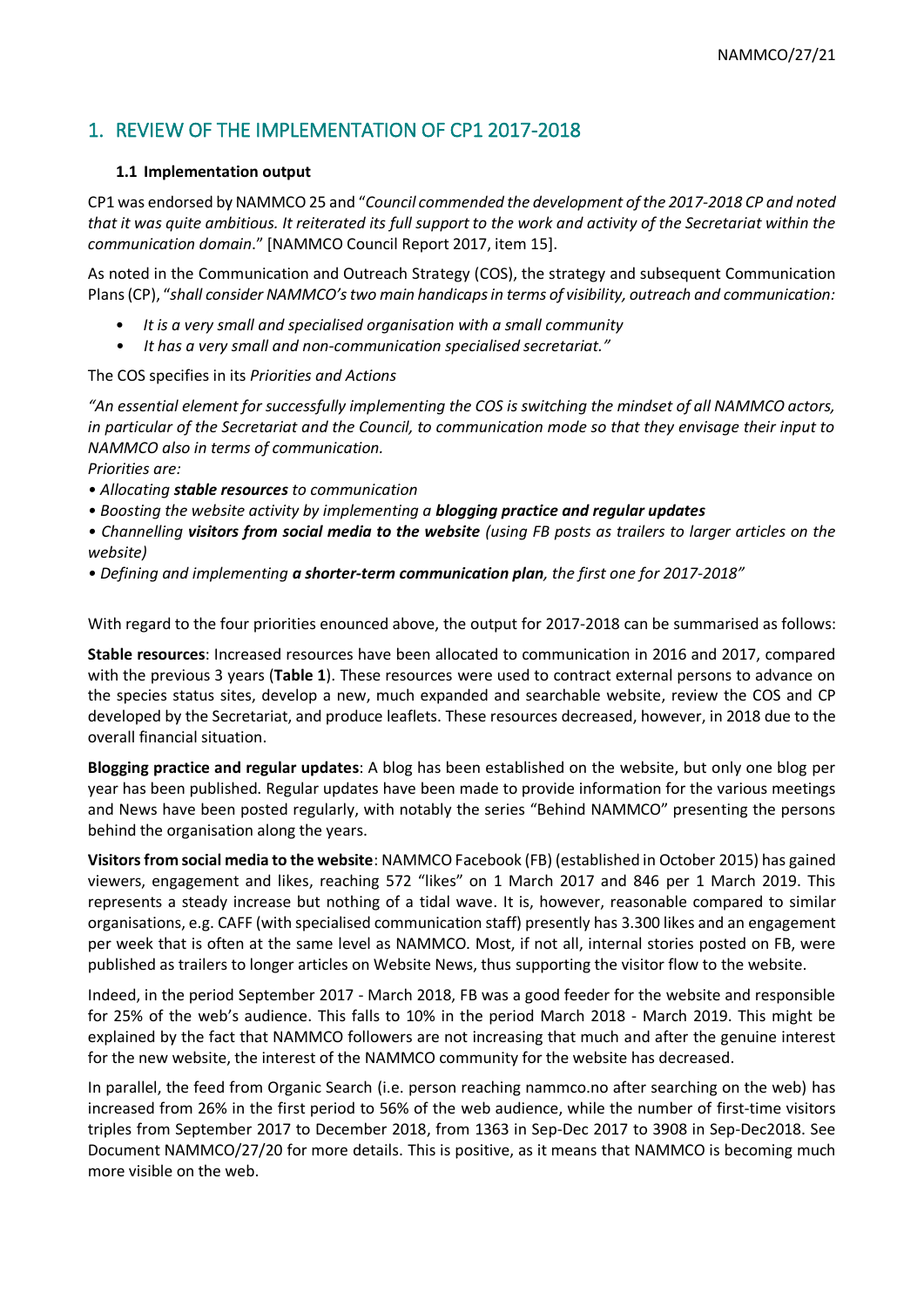**A shorter-term communication plan:** The first communication plan was defined and endorsed at NAMMCO 25. The planned activities and resources related to this are summarised in **Table 2**, which also presents the level of implementation.

|                                        | 2013    | 2014    | 2015    | 2016    | 2017    | 2018     | 2019<br>(draft) |
|----------------------------------------|---------|---------|---------|---------|---------|----------|-----------------|
| Website <sup>1</sup>                   | 24 4 10 | 10860   | 12 153  | 106 341 | 89 656  | 15 4 7 5 | 16 000          |
| Contract <sup>2</sup><br>species sites | 91 2 85 | 97827   |         | 37 1 20 | 127 695 | 60 628   |                 |
| Contract <sup>3</sup>                  |         |         | 6964    | 40 071  | 20 301  | 3885     | 30 000          |
| Leaflets <sup>4</sup>                  |         |         | 4 2 7 5 | 4 644   | 4567    | 3778     | 5 000           |
| Travel<br>Outreach <sup>5</sup>        | 48 9 68 | 38 3 64 | 43 5 81 | 69 278  | 101 803 | 3708     | 83 300          |
| Total                                  | 164 663 | 147051  | 66 973  | 257454  | 344 022 | 87 167   | 134 300         |

**Table 1.** Resources allocated to Communication and Outreach in 2013-2019

 $1$  Covers development and upgrade of new website, and domain costs

<sup>2</sup> Outsourced work on information on species status on website

<sup>3</sup> Outsourced work on development of communication strategy and leaflets

<sup>4</sup> Production of leaflets and roll ups

5 Travel cost (for SEC staff and invited participants) and cost of booth (SMM 2015 & 2017) to meetings/event/conferences with outreach profiles (i.e., not internal meetings and not meetings/events of other IGOs with whom NAMMCO has an observer status). All outreach efforts are not represented in cost, as in 2017 and 2018, the Secretariat attended two conferences/events as invited and funded participants. The list of the events attended in 2017-2018 and the specific input of NAMMCO is presented in **Table 3**.

**Table 2**. CP2017-2018 implementation overview, based on the communication initiatives proposed in CP 2017-2018

| Media        | <b>Action</b>                          | <b>Resources</b> | <b>Results intended</b>     | <b>Implementation overview</b>                                                |
|--------------|----------------------------------------|------------------|-----------------------------|-------------------------------------------------------------------------------|
| nammco.no    | - Marine mammal                        | <b>SEC</b>       | Increased information       | Lots done, lots to do.                                                        |
|              | status updates<br>- Life of Nordic and |                  |                             | Species status completed for all                                              |
|              | Arctic communities                     |                  | Wider public understanding  | hunted species, but species remaining.<br>Improvement to lay-out implemented. |
|              | - Important website                    |                  | Precise and updated info    |                                                                               |
|              | information migrated                   |                  | available on new website    |                                                                               |
|              | to new site                            |                  |                             |                                                                               |
| Wikipedia    | nammco site.                           | <b>SEC</b>       | Increasing the credibility  | Not touched upon yet, due to shortage                                         |
|              | Updating essential sites               |                  | and knowledge of NAMMCO     | of man-power.                                                                 |
|              | with NAMMCO<br>references              |                  |                             |                                                                               |
| <b>Blogs</b> | - Variety and overview                 | <b>SEC</b>       | More traffic to website and | Only one blog in 2017 and one in 2018                                         |
|              | - Outline of first blogs               | <b>FAC</b>       | to FB                       | due to shortage of man-power.                                                 |
|              | - Subject list                         | Committees       |                             | Several news items posted though and                                          |
|              | - List of contributors                 | Community        | Highlight important aspects | in practice news has often replaced                                           |
|              | - SoMe actions to each                 |                  | of NAMMCO's work            | blog posts.                                                                   |
|              | blog item                              |                  | Produce more debates        |                                                                               |
| Facebook     | - Own posts weekly                     | <b>SEC</b>       | More traffic to website     | Regular posting of both internal and                                          |
|              | - More photos, videos                  | Scientists       | More traffic to FB relevant | external stories and events.                                                  |
|              |                                        | Committees       | debates                     |                                                                               |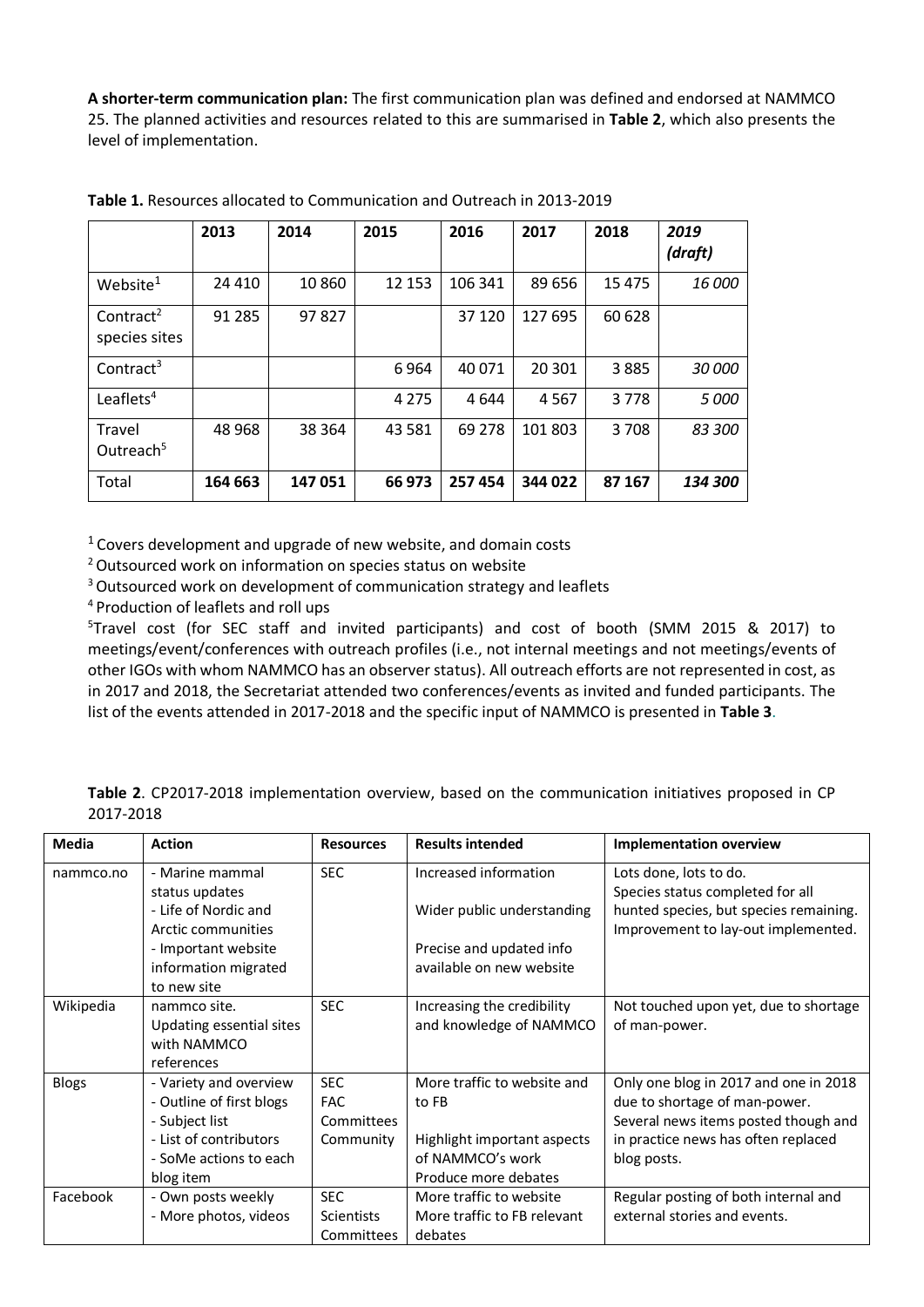|                                 | - Debate on other fora<br>1x weekly                                                                                                            | Funds for<br>purchasing                                            |                                                                                                                                                                        | Steady but slow increase in page<br>likes/followers and engagement.                                                                                                                                                                                                                                                                              |
|---------------------------------|------------------------------------------------------------------------------------------------------------------------------------------------|--------------------------------------------------------------------|------------------------------------------------------------------------------------------------------------------------------------------------------------------------|--------------------------------------------------------------------------------------------------------------------------------------------------------------------------------------------------------------------------------------------------------------------------------------------------------------------------------------------------|
| Leaflets                        | - Blue Economy (spring)<br>- Climate Change<br>(autumn)                                                                                        | videos/pix<br>External<br>contract                                 | Contacts and hand-outs<br><b>Traffic for SoMe</b><br>More info on website                                                                                              | The leaflet "No food - or?" and<br>"Behind NAMMCO" were completed in<br>2017.                                                                                                                                                                                                                                                                    |
| Internal<br>newsletter          | - SEC sends out 2 x year<br>- Info from all<br>committees<br>- Briefings                                                                       | <b>SEC</b><br><b>FAC</b><br>Committees<br>Community                | More information across<br>groups<br>Ability to include in<br>planning, funding<br>opportunities<br>Cooperation with like-<br>minded groups enhanced                   | Not implemented due to shortage of<br>man-power and not prioritised.                                                                                                                                                                                                                                                                             |
| One-Page<br>summary             | Max One Page<br>summary from all<br>meetings within 24 hrs<br>of completion                                                                    | Chairs<br><b>SEC</b>                                               | Increased internal<br>information<br>Provide material for<br>nammco.no and SoMe                                                                                        | Not implemented and not prioritised,<br>but posts on FB about most of the<br>NAMMCO events.                                                                                                                                                                                                                                                      |
| National<br>Progress<br>Reports | Delivery by March 1st                                                                                                                          | Parties                                                            | Timing of NPR improved<br>for utilisation as an<br>information source<br>Internal and external<br>information enhanced                                                 | Implemented from 2018, but only<br>used for updated website from the<br>2019 delivery due to shortage of man-<br>power.                                                                                                                                                                                                                          |
| Jubilee                         | - 25 yrs -history, Council<br>meeting<br>- Utilise WS planned<br>(monodontids<br>and NASS) and set them<br>in perspective<br>of climate change | <b>SEC</b><br><b>FAC</b><br>Council                                | NAMMCO points to the<br>cause of its existence and its<br>advice on management in a<br>future of climate change<br>Press/media/science - and<br>fashion? Mink vs seal! | FAC decided of non jubilee-specific<br>outreach effort. The leaflet "Behind<br>NAMMCO" was prepared to be<br>distributed at NAMMCO 25.<br>2017: FB and News series "Behind<br>NAMMCO", but only input from few<br>community members.<br>2018: series "Behind NAMMCO" was<br>posted for celebrating SC 25, but only<br>input from few SC members. |
| Kids/Youth<br>site              | - Project proposal and<br>application<br>- Start of project                                                                                    | <b>SEC</b><br>To Nordic<br>Council<br>Extra<br>staff/freela<br>nce | Interaction with target<br>group<br>Interaction with education<br>sectors<br>Inspiration for assignments<br>and school projects<br>Cultural debate                     | Some contacts taken but not followed<br>up due to shortage in man-power and<br>low prioritisation.                                                                                                                                                                                                                                               |
| Traditional<br>media            | - List of prioritized<br>media outlets<br>- List of interested<br>journalists                                                                  | <b>SEC</b>                                                         | Contacts in all Nordic<br>countries + UK, FR, NL, CA,<br>RU, JN<br>Interested journalists<br>identified<br>Access points ready for<br>news                             | Lists have been developed but no<br>direct contact have been developed,<br>except for sending of PR.                                                                                                                                                                                                                                             |
| Rolling time<br>wheel           | Activities referenced for<br>1 year                                                                                                            | <b>SEC</b>                                                         | To be added later in 2017                                                                                                                                              | Developed but not added to CP.                                                                                                                                                                                                                                                                                                                   |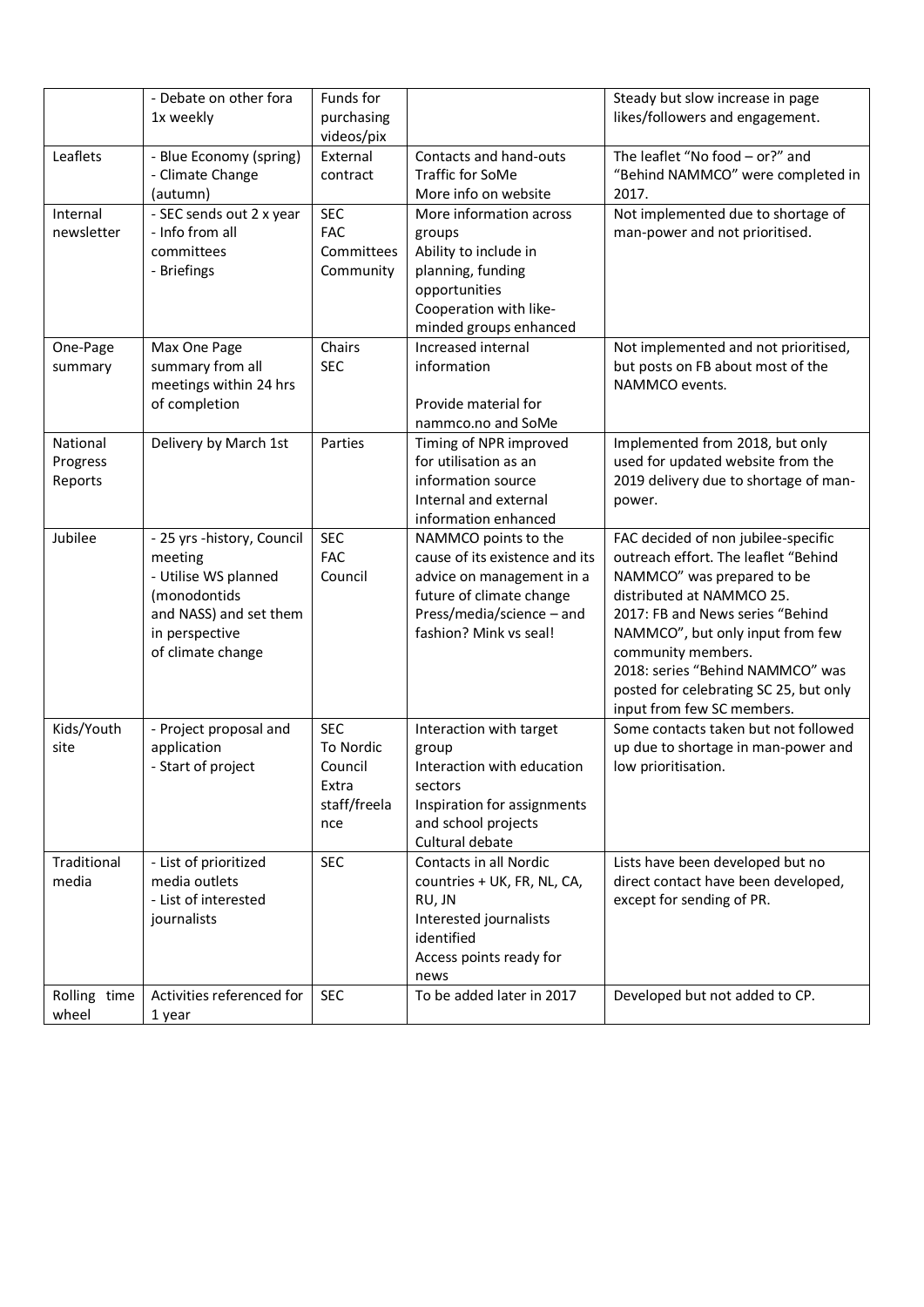|  |  | Table 3. Overview of presentations at different events in 2017-2018 |  |  |
|--|--|---------------------------------------------------------------------|--|--|
|--|--|---------------------------------------------------------------------|--|--|

| <b>Month</b>      | Conference or meeting // NAMMCO contribution                                            | <b>Venue</b>    |
|-------------------|-----------------------------------------------------------------------------------------|-----------------|
| May 2017          | <b>Danish Parliament: Conference on sustainable utilisation</b>                         | Copenhagen,     |
| (Invited)         | <b>Presentation by NAMMCO:</b>                                                          | DK              |
|                   | "NAMMCO 25 years - role, experience and responsibility"                                 |                 |
| September         | <b>World Seafood Congress 2017</b>                                                      | Reykjavik, IS   |
|                   | <b>Presentation by NAMMCO:</b>                                                          |                 |
|                   | "Sealing and Whaling and Blue Growth": Coherence or paradox?"                           |                 |
| October           | <b>Arctic Circle Assembly</b>                                                           | Reykjavik, IS   |
|                   | BOS organised by NAMMCO / NTI / WWF Arctic Programme                                    |                 |
|                   | "Arctic Sealing: Threat or Blue Prospect"                                               |                 |
|                   | <b>Presentation by NAMMCO:</b>                                                          |                 |
|                   | "Is Arctic sealing responsible in an ecosystem perspective?", associated with a         |                 |
|                   | screening of the documentary Angry Inuk from (A. Arnaquq-Baril, Nunavut).               |                 |
| November          | Nordic Council of Ministers: Nordistmødet (Nordic meeting)                              | Oslo, NO        |
| (Invited)         | "Contributing to a Sustainable North - NAMMCO".                                         |                 |
| November          | EU Parliament & EU Danish Representation - The initiative of a QR Code for seal         | Brussels, BE    |
|                   | skins and products                                                                      |                 |
|                   | <b>Presentation by NAMMCO:</b>                                                          |                 |
|                   | "Arctic Sealing: a Blue Activity"                                                       |                 |
| November          | <b>Environmental think-tank, Think.dk</b>                                               | Copenhagen,     |
|                   | <b>Presentation by NAMMCO:</b>                                                          | DK              |
|                   | Is Arctic sealing an ecologically responsible activity", associated with a screening of |                 |
|                   | the documentary Angry Inuk from (A. Arnaquq-Baril, Nunavut).                            |                 |
| November          | <b>Norwegian Small Whalers Union</b>                                                    | Svolvær, NO     |
|                   | <b>Presentation by NAMMCO:</b>                                                          |                 |
|                   | 25 år med NAMMCO - hva er oppnådd?                                                      |                 |
| December          | <b>Venice Human Rights Cultural Festival</b>                                            | Venice, IT      |
|                   | <b>Presentation by NAMMCO:</b>                                                          |                 |
|                   | "Arctic Sealing - an Ecosystem Perspective", association with a screening of the        |                 |
|                   | documentary Angry Inuk from (A. Arnaquq-Baril, Nunavut).                                |                 |
| <b>March 2018</b> | <b>Gujarat International Maritime Law Academy 2018</b>                                  | Ahmedabad,      |
|                   | <b>Presentation by NAMMCO:</b>                                                          | Gujarat, IN     |
|                   | 'Conservation of resources and sustainable utilisation from the NAMMCO                  |                 |
|                   | perspective"                                                                            |                 |
| October           | Fjord and Coast Flagship - FRAM Center                                                  | Tromsø, NO      |
| (Invited)         | <b>Presentation by NAMMCO:</b>                                                          |                 |
|                   | "How science is used in NAMMCO advice"                                                  |                 |
| November          | XXeme Séminaire du Reseau National Echouage                                             | La Rochelle, FR |
| (Invited)         | [20 <sup>th</sup> Seminar of the French Stranding Network]                              |                 |
|                   | <b>Presentation by NAMMCO:</b>                                                          |                 |
|                   | "De la Rochelle à la Rochelle (- en passant par NAMMCO)"                                |                 |
|                   | [From La Rochelle to la Rochelle, via NAMMCO]                                           |                 |
| December          | <b>Harbour Porpoise Symposium [organised by NAMMCO &amp; IMR]</b>                       | Tromsø, NO      |
|                   | <b>Presentation by NAMMCO</b>                                                           |                 |
|                   | "Contributing to a sustainable North - 26 years of Regional Marine Mammal               |                 |
|                   | Management in the North Atlantic"                                                       |                 |

#### **1.2 Concluding remarks**

The COS and CP 2017-2018 set a framework for NAMMCO's new targeted effort in communication and outreach. They were generated following an increased awareness of the Organisation of the necessity of being visible, and consequently the necessity of elaborating a well-defined and tuned message, anchored in facts but also in the present conservation discourse.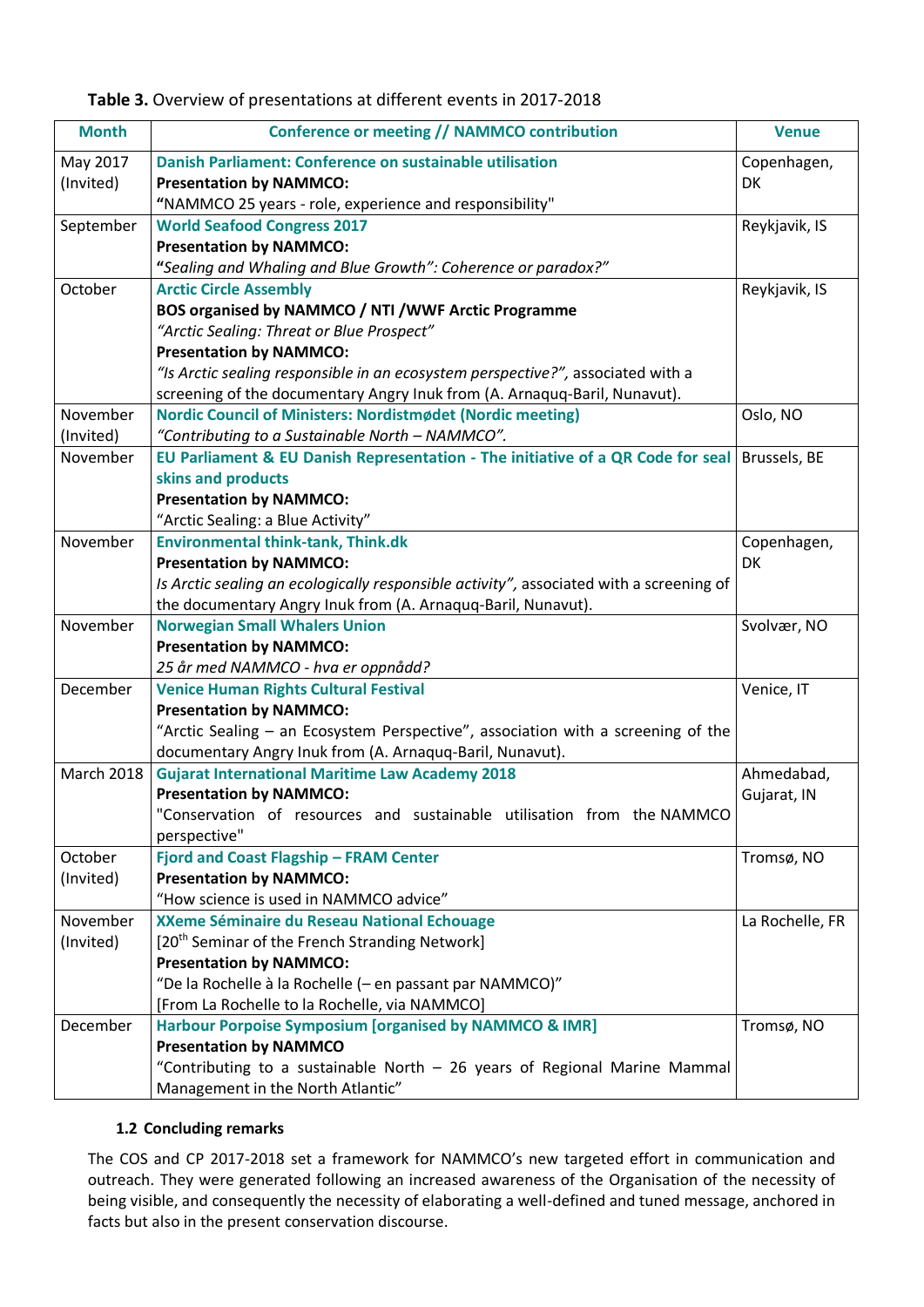Prioritisation has been given to conceptualising the message to be sent out and the way NAMMCO should be presented. Presentation of NAMMCO has moved from the presentation of NAMMCO as an IGO like all others (structure, regularity of meeting…) to focussing on NAMMCO's specificity, message, global environmental perspective and not the least management success, as well as openness and international cooperation.

Communication and Outreach efforts in NAMMCO are still in their infancy. Progress has been made, resulting in a clear increase of the number of persons, students, scientists, educational institutions, and media/ journalists taking contact with NAMMCO.

The effort so far has been principally borne by the Secretariat, although the COS stipulated that "*An essential element for successfully implementing the COS is switching the mindset of all NAMMCO actors, in particular of the SEC and the Council, to communication mode so that they envisage their input to NAMMCO also in terms of communication*." The Secretariat actually experiences significant difficulties in getting inputs from community members. Activities and debate are going on in all member countries and national institutions, however the Secretariat is often not included in the information loop, except for a few occasions as e.g. the summer 2018 field work in Greenland. The Secretariat has limited human resources and a significant workload, it clearly is not currently in a position to prioritise the search for further information from member countries to feed into its communication activities, if these are not provided.

One thing that the Secretariat shall however exploit more fully for creating website updates and communication in the future is the National Progress Reports, now delivered on 1 March for the past year since 2018, i.e., with information that can have a news interest for the wider public.

Three main factors explain the reduced/lack of implementation of certain elements of the CP, in order of priority a) the lack of human resources, b) specific expertise within the Secretariat, c) the difficulty in receiving inputs from NAMMCO members to feed the outreach effort. 2018 also represented an exceptional year for the Secretariat in terms of workload, with the first Performance Review of the Organisation taking place and the absence of a Scientific Secretary for 6 months, while the level of scientific activities remained at the same level. This situation left a little time for any outreach activities and particularly new initiatives.

Overall, although many of the activities proposed by CP 2017-2018 have been implemented or progressed with, many essential elements (e.g. the completion and updating of the website) remain to be implemented. Improvements are also necessary with regards to the structuring of SoMe activities, News posting and Blog practice. All of these domains have been defined as priorities for NAMMCO in CP 2.

A NAMMCO Twitter account was opened in September 2015. Following the development of this initiative, its practice, community and followers, as well as analysing whether this effort brings any new/different opportunities for contacts will be an interesting task within the framework of NAMMCO CP2.

**To continue NAMMCO communication and outreach effort and bring it to a level where it begins to snowball, two things are essential:**

- **a) the Organisation's will, demonstrated through the allocation of stable but also predictable resources**
- **b) the involvement of the whole NAMMCO community.**

# 2. NAMMCO COMMUNICATION PLAN 2019 – 2020

NAMMCO Communication Plan 2019-2020, NAMMCO CP2, is based on the experience gained from the implementation of NAMMCO CP1 and is presented in the following pages.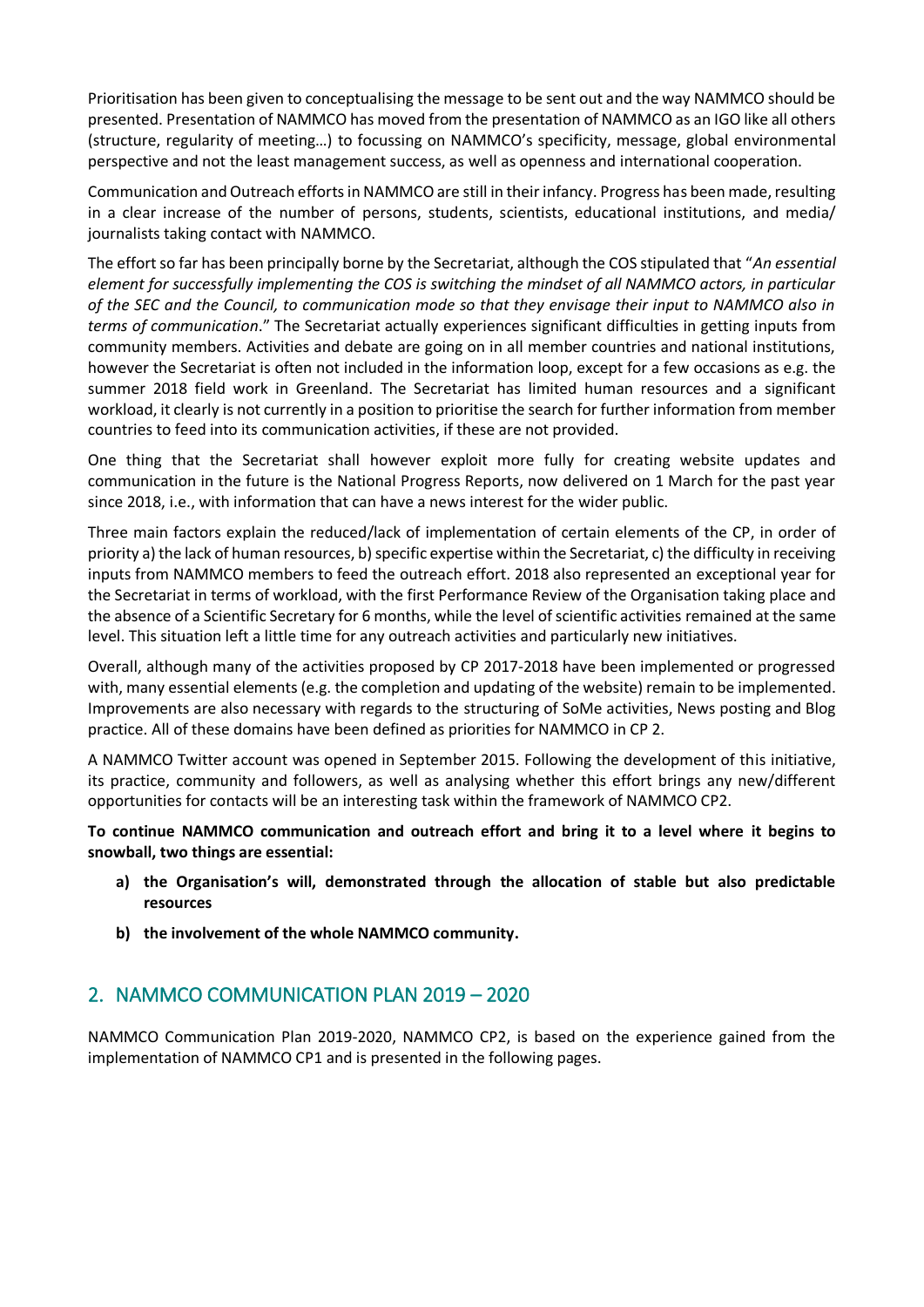

# **NAMMCO COMMUNICATION PLAN 2019 – 2020 (CP 2)**

| <b>Contents:</b>                                                                       |                |
|----------------------------------------------------------------------------------------|----------------|
| Function of COS and CP, Vision, Mission, Key messages                                  | p2             |
| Governing principles, key information                                                  | p <sub>3</sub> |
| Focus areas 2019 - 2020                                                                | p4             |
| 2019-2020 Key communication channels and specific priorities                           | p <sub>5</sub> |
| Overview of the communication initiatives in 2019-2020                                 | $p6-7$         |
| (The text appearing in italic in the document is taken from COS 2017 and CP 2017-2018) |                |

Function of the Communication and Outreach Strategy (COS) and the Communication Plan (CP) (COS 2017 and CP 2017-2018)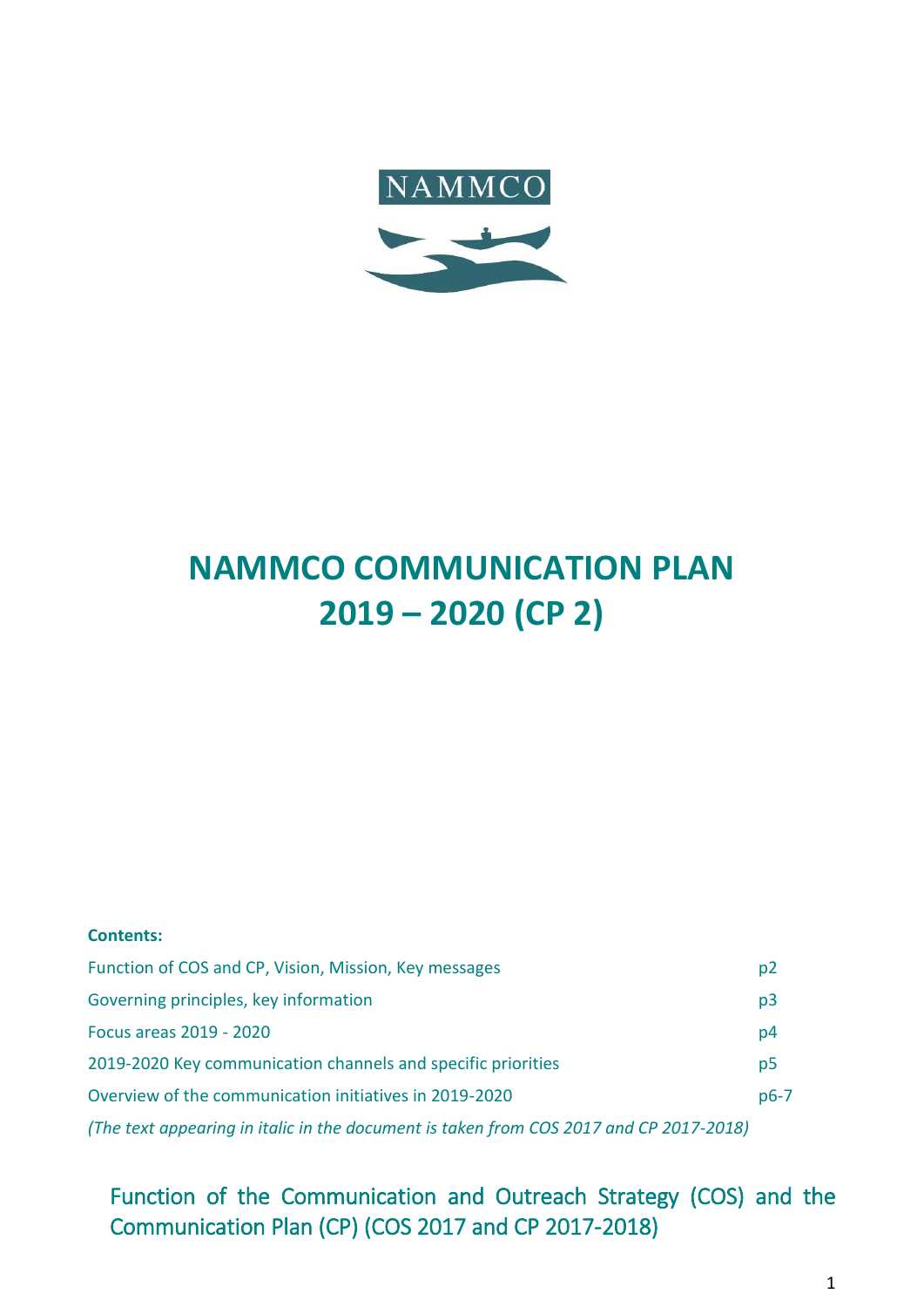*The COS<sup>1</sup> provides an overarching framework for NAMMCO's communication and outreach work. It also provides the basis for and underpins the communication activities of individual NAMMCO actors (Parties, Chairs, Committees and Working Groups).* 

*The COS, adopted by NAMMCO 25 (Nuuk, April 2017), addresses long-term communication objectives, overarching messages, various target groups and different types of communication channels. It focuses on both external and internal communication. It helps to further the visibility activities of the organisation and it supports its transparency.* 

*Making the work of NAMMCO more widely known among priority target groups and strengthening NAMMCO as an international actor is a long-term project. The COS should be seen as a 10-year initiative, but with shorter legs of implementation in the form of Communication Plans (CP) addressing shorter periods of 2 years.* 

*The CP builds on the COS but goes into much more detail.* The present CP describes the focus of the two-year period 2019-2020 and outlines the activities planned.

# *COS 2017 Vision*

*NAMMCO is perceived as the pre-eminent and most effective forum for the conservation and management of marine mammals in the North Atlantic.*

# *COS 2017 Mission*

**.** 

*To provide factual, timely and clear information on marine mammals and related issues*

# *COS 2017 Key messages*

- *NAMMCO is the credible and relevant international forum for issues concerning Marine Mammals in the Arctic and Northern Atlantic Ocean;*
- *NAMMCO supports the preservation of biodiversity, by ensuring the sustainable use of marine mammal resources;*
- *NAMMCO strives to convey the many-sided aspects of species and stock management and consequently the multifaceted nature of conservation issues;*
- *NAMMCO ensures that issues associated with the Arctic region and the environment of marine mammals are highlighted and given priority;*
- *NAMMCO supports food security and resilient communities by underpinning sustainable use of marine resources and addressing the effect of climate change on a marine food resource.*

<sup>1</sup> NAMMCO Communication and Outreach Strategy 2017: [https://nammco.no/wp](https://nammco.no/wp-content/uploads/2018/03/nammco-coummunication-and-outreach-strategy-council-25.pdf)[content/uploads/2018/03/nammco-coummunication-and-outreach-strategy-council-25.pdf](https://nammco.no/wp-content/uploads/2018/03/nammco-coummunication-and-outreach-strategy-council-25.pdf)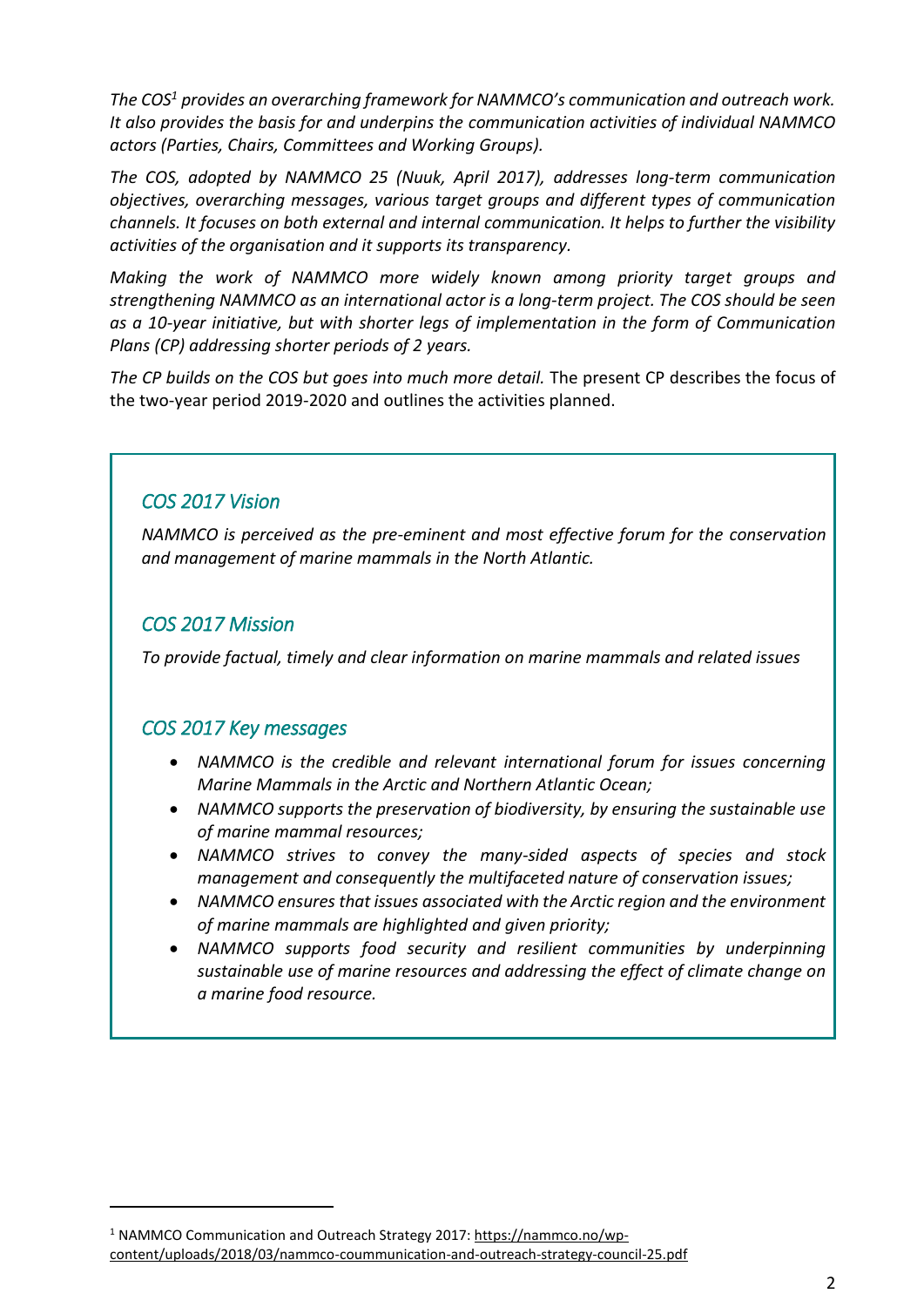# Governing principles (COS 2017)

*To be efficient, NAMMCO Communication needs to be developed for both the long and short terms, and also needs to be proactive, responsive and cooperative, factual and not emotional.* 

- ➢ *Proactive communication is a prerequisite for NAMMCO because of the small size and specialised scope of the organisation.*
- ➢ *NAMMCO deals with a controversial field, and attention shall be given to conducting responsive and cooperative activities rather than reactive and confrontational ones.*
- ➢ *NAMMCO communication must be factual. Fact based, responsive and cooperative communication is much more productive and has much more potential as a breeding ground for exchange and understanding.*

*The communication strategy shall consider NAMMCO's two main handicaps in terms of visibility, outreach and communication:* 

- ➢ *It is a very small and specialised organisation with a small community*
- ➢ *It has a very small and non-communication specialised secretariat.*

Besides these principles, the COS also specifies that communication efforts and their output need to be evaluated and subsequently adjusted and tuned. The implementation of each CP should, therefore, be reviewed.

# Key information (from CP 2017-2018)

#### *Marine mammals:*

- *• Convey the pluralities of marine mammal species and stocks and consequently the pluralities of conservation issues.*
- *• Report on the conservation status of marine mammal stocks.*
- *• Explain conservation issues for marine mammal stocks in the light of climate change.*
- *• Report the positive stories, such as the increase of humpback and fin whale populations in the North Atlantic and the recovery of stocks.*
- *• Inform about the advance in the general knowledge of marine mammals through the work conducted in NAMMCO and NAMMCO countries.*

# *Community life:*

• *Inform about the importance of marine mammals in the life of Nordic and Arctic communities (food resource, culture, art, social identity and cohesion) and of the effects of imposed EU restrictions (EU bans).* 

# *NAMMCO:*

- *Inform about NAMMCO procedures and achievements.*
- *Explain the process behind the management advice, its transparency and credibility.*
- *Convey the effectiveness of management measures.*
- *Explain how direct and indirect removals are equal in terms of management.*

#### *Climate & Environmental changes:*

• *Convey that, in the time of climate and environmental changes and their likely tremendous effects in the North and in the Arctic, it is essential to concentrate on conservation issues, i.e. issues important to the survival of the species.*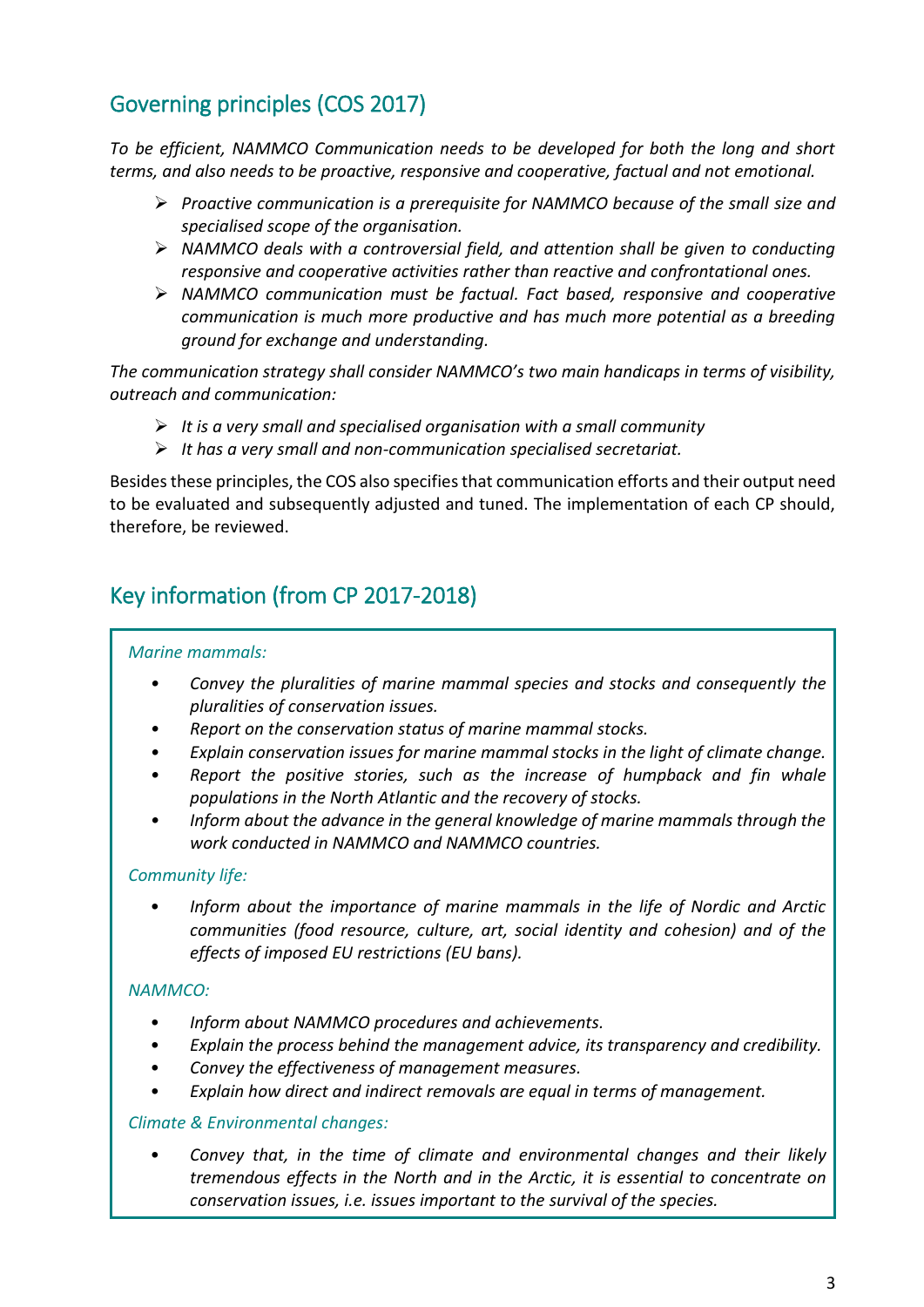# Target groups (from COS 2017)

#### *Internal target audience:*

*NAMMCO community and actors: Council, Committees and Working and Expert Groups, and the Secretariat are internal target groups as well as the NAMMCO observer organisations.*

#### *External target audience:*

*Eight primary external target groups have been identified for NAMMCO's external communication and outreach work:*

- *Users of marine mammals in the Nordic and Arctic regions*
- *Policy Makers / Managers*
- *Journalists/Media working on Arctic and Environmental issues*
- *Wider public in Member Countries*
- *Marine mammal conservation- and Arctic-focused NGOs, INGOs, IPOs*
- *Marine mammal- and Arctic-focused Scientific and Research Community*
- *Nordic politicians*
- *Youth, children and educators, member countries' educational networks*

# Focus areas 2019 - 2020

# **Message: - whaling and sealing in a global environmental perspective**

Research, refine and develop the message under three themes

- Whaling and sealing in a blue economy & global environmental perspective
- Absolute and relative environmental cost of whaling and sealing
- Marine mammals as environmental-friendly contributors to food security

# **Actions:**

Get the message across & increase the visibility of NAMMCO, through 5 actions

- Complete species sections and maintain general updates of NAMMCO.no
- Increase activity on SoMe<sup>2</sup> through regular posts on Twitter & Facebook
- Participate in high profile events
- Update Wikipedia site on NAMMCO and marine mammal species
- Increase internal communication and information flow and generate contributions.

**.** 

<sup>2</sup> SoMe: Social Media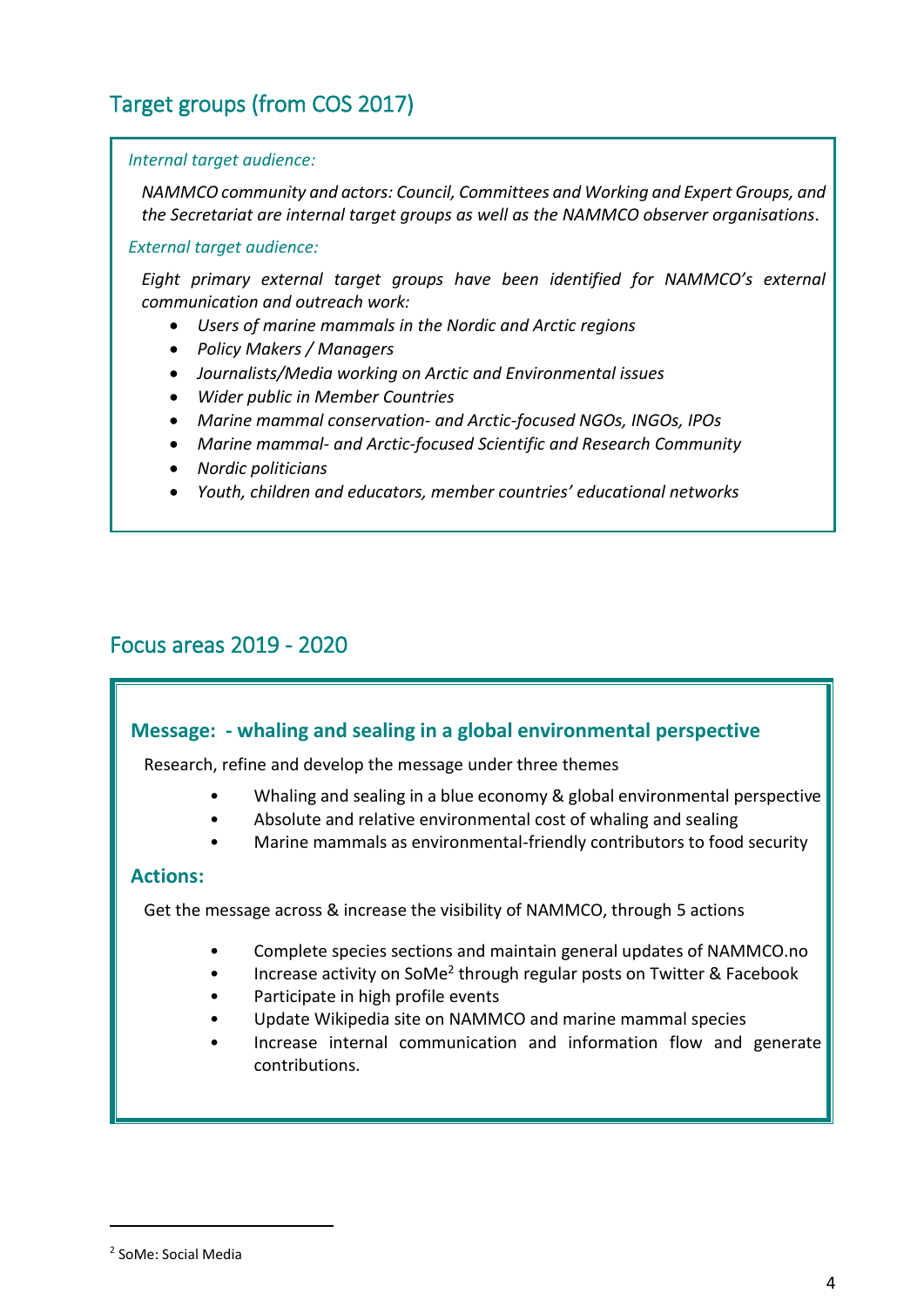# Key communication channels for 2019-2020 and specific priorities

# **Website**

**nammco.no** is the most important information site and transparency channel of the organisation, internally as well as externally. It is the hub and umbrella of all internal communication activities, and the host of the NAMMCO archive. The website must have a logical layout, which makes it easy for the user to navigate and explore and motivates them to do so. It is of utmost importance that it is kept updated, and particularly the information relevant to stock statuses. The National Progress Reports are now delivered on March 1 and shall be used for updating and informing on national activities:

# **2019-2020: 1) structure the practice of updating and using the website.**

- Use the information contained in the NPR to update on national activities
- Generate blogs

### **2) search engine optimisation (SEO)**

### **2019: finalise and update the species status pages.**

- Finalise missing species
- Update all with results from the 2017, 2018 and 2019 SC annual meetings

#### **2020: update all the general information on the website.**

# Social Media (SoMe)

# **2019-2020: structure the practice of using SoMe within the Secretariat and develop rules for posting and non-posting.**

**Facebook** is seen as a forum for communicating with the wider NAMMCO community and a forum that can attract audiences to the website for more information. It should also work as a vehicle for establishing NAMMCO as a relevant, open-minded and dialogue-oriented organisation, promoting information that supports efforts towards the conservation of marine mammals. It should also reflect on activities in NAMMCO at all levels and represent NAMMCOrelated national activities.

#### **2019-2020: generalise the use of FB by Secretariat's staff.**

- All meetings of Council, committees and subsidiary bodies, as well as any NAMMCO events, should be announced as FB events. For all meetings (except FAC's and HoD's) and events, there should be an announcement, a start story, and posts and photos during the meeting and a final post (with group pictures).
- The release of any NAMMCO reports and publications shall be posted on FB.
- Posts of wider interest should be boosted to increase the contact with new viewers and create the opportunity to increase the number of likes and followers.
- Contact should be established with national representatives, who can post national activities, also in their country's language.

**Twitter** is a new SoMe for the NAMMCO Secretariat (account opened in September 2018). Its visibility and public needs to be increased and this require time and effort dedicated to engaging with this platform.

### **2019-2020: develop the use of Twitter within the Secretariat. See above under FB for requirements.**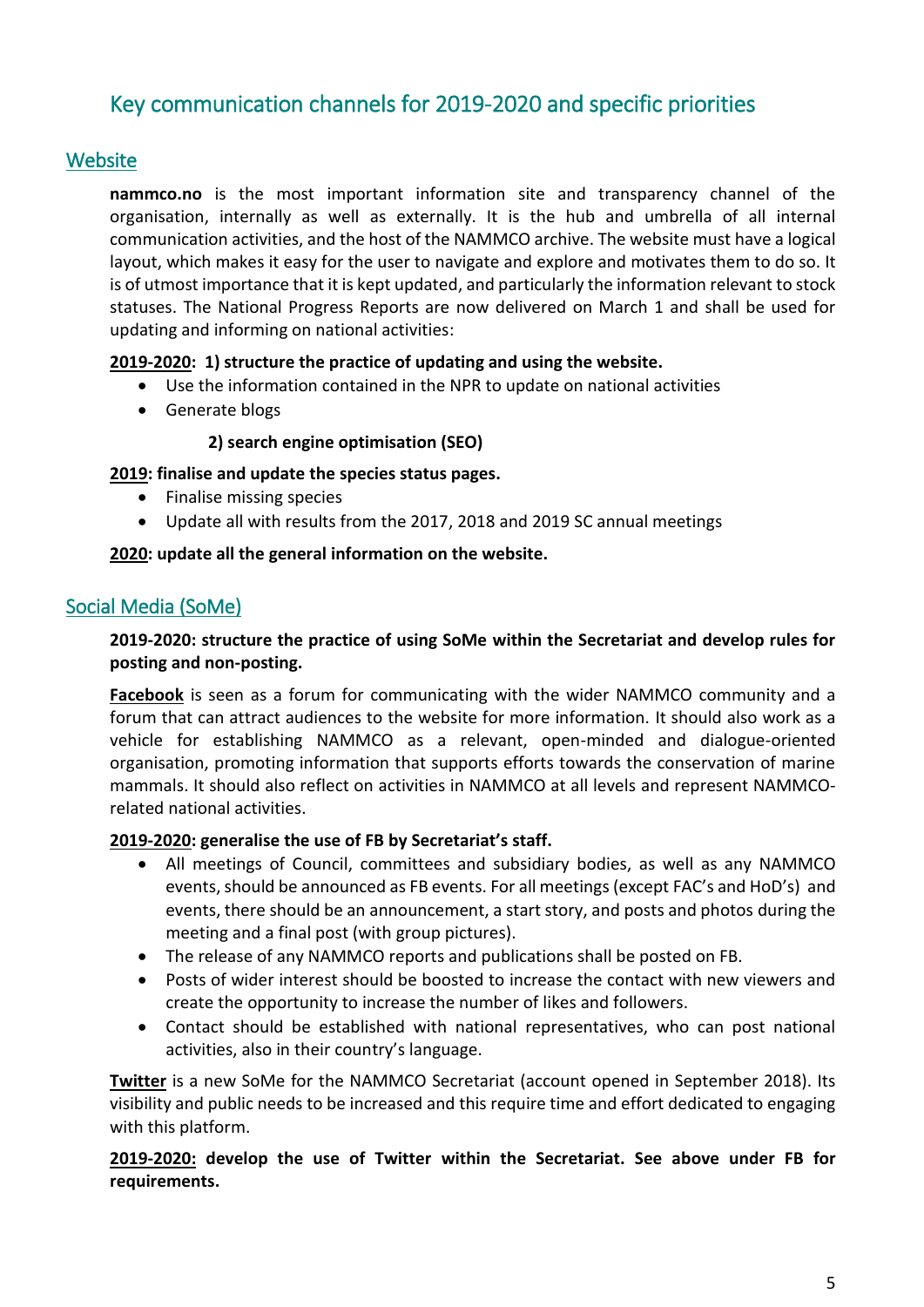# Leaflets for print and PDF

NAMMCO aims to produce one or two leaflets per year on subjects vital to its mission and relevant to one or more of its target audiences. The leaflets provide materials to distribute at meetings, conferences and booths. They shall be brief and easy to read and accessible on the website. A small number may be photocopied in high quality.

### **2019-2020: produce one or two leaflets related to the message in focus.**

# Internal communication

Internal communication and circulation of information between NAMMCO's different actors shall be supported and reinforced to increase commitment and support to NAMMCO outreach.

# **2019-2020: improve internal communication.**

- **A short internal newsletter** should be circulated before summer and as new-year wishes to facilitate the flow of information between committees and actors and provide to the community an overview of NAMMCO activities. The Secretariat is responsible for the newsletter, but all NAMMCO actors shall contribute.
- **A one-page summary** of highlights and context (or FB post) should be produced for NAMMCO events/meetings, which can be used in the newsletter and feed posts on the website and FB.
- **Plansfor fieldwork projects**should be communicated to the Secretariat in May, with links to their blogs and their institute information site.

# External communication

External communication should be reinforced to increase the visibility of the Organisation and help conveying the message in focus.

#### **2019-2020: focus on**

- **Wikipedia** sites on NAMMCO and individual species of marine mammals should be updated in order to ensure that NAMMCO information is correct and utilized, and NAMMCO is seen as a trustworthy source of information and news about marine mammals in the North Atlantic.
- **High profile events** and specifically events connected to marine blue economy and marine-related SDGs, should be attended with presentation and booth focussing on the NAMMCO CP theme. Relevant events in 2019 are: UN DOALOS // [ICSP-14](http://www.un.org/depts/los/convention_agreements/fish_stocks_agreement_states_parties.htm) (at UN HQ/Oceans & LOS, New York), the [Arctic Circle Assembly](http://www.arcticcircle.org/assemblies/future) (Reykjavík), [Our Ocean 2019](https://ourocean2019.no/) Conference (Bergen), [World Marine Mammal Conference](https://www.wmmconference.org/) (Barcelona) and [Homeward](https://homewardboundprojects.com.au/home)  [Bound 2019](https://homewardboundprojects.com.au/home) (Antarctica).